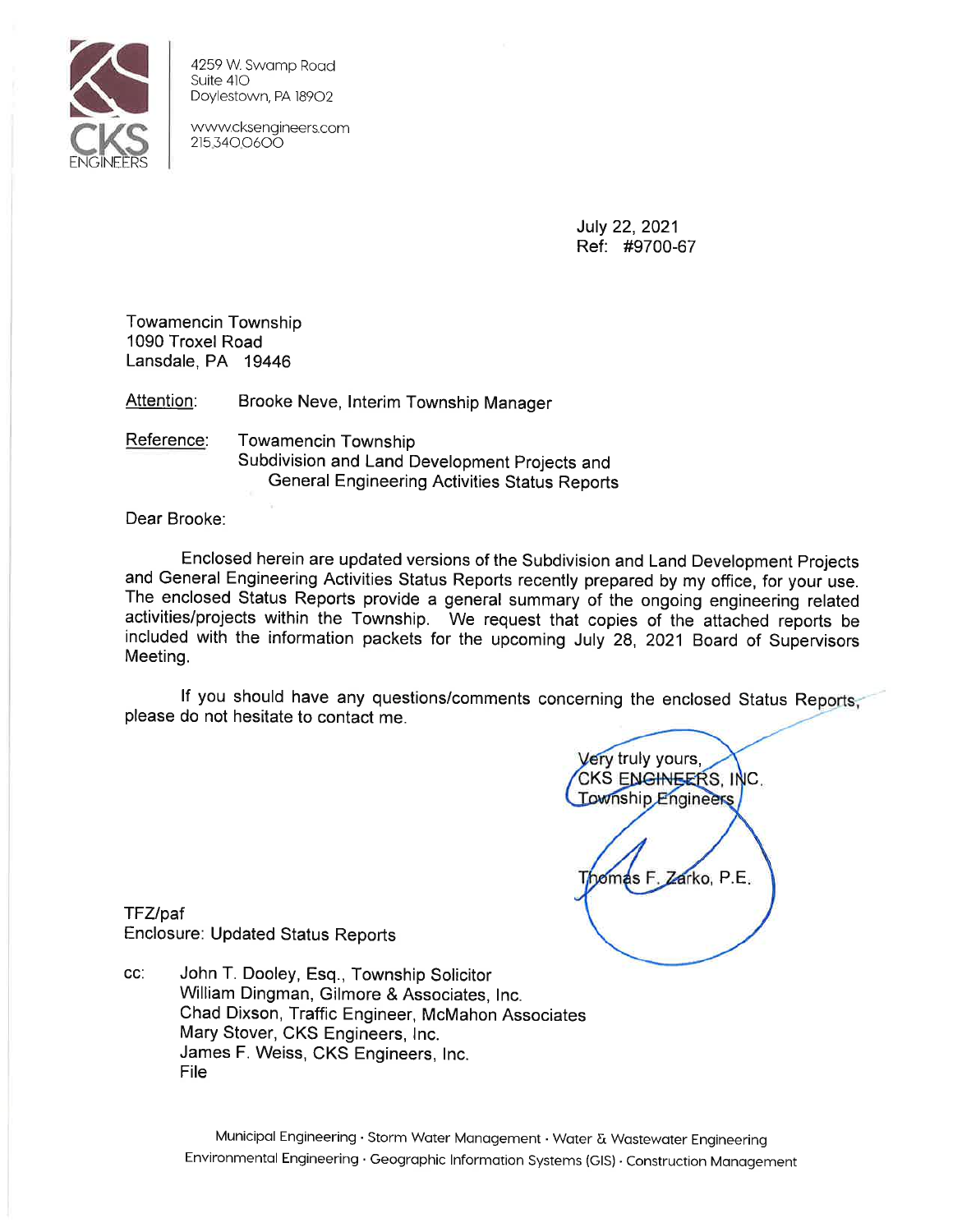#### **CKS ENGINEERS, INC. TOWAMENCIN TOWNSHIP SLD PROJECTS STATUS REPORT JULY 22, 2021 I. PLANNING STAGE**

| <b>SLD</b><br>No. | <b>SLD Name</b>                                  | Location                               | Applicant/<br>Developer                   | Sketch<br>Prelim./Fina<br>Prelim./Final |  | Date of<br>Commencement<br>of 90-Day MPC<br><b>Review Period</b> | <b>Staff Review</b><br>Due Date (30<br>days from<br>receipt of<br>plan by<br>Township) | <b>CKS Review</b><br><b>Status</b>                                        | <b>Bursich</b><br>Associates<br><b>Review Status</b><br>(Sewer)           | Gilmore &<br><b>Associates</b><br><b>Review Status</b><br>(Sewer) | <b>McMahon</b><br>Associates<br><b>Review Status</b><br>(Traffic)         | Emergency<br><b>Services</b><br><b>Review Status</b>                      | P.C. Review Status                                             | <b>BOS Review</b><br><b>Status</b>                      | Action<br><b>Deadline</b> | <b>Comments</b>                                                                                                                                                                                                                                                                                                                          |
|-------------------|--------------------------------------------------|----------------------------------------|-------------------------------------------|-----------------------------------------|--|------------------------------------------------------------------|----------------------------------------------------------------------------------------|---------------------------------------------------------------------------|---------------------------------------------------------------------------|-------------------------------------------------------------------|---------------------------------------------------------------------------|---------------------------------------------------------------------------|----------------------------------------------------------------|---------------------------------------------------------|---------------------------|------------------------------------------------------------------------------------------------------------------------------------------------------------------------------------------------------------------------------------------------------------------------------------------------------------------------------------------|
| 780               | PSDC:<br>Towamencin<br>Town Square<br>Stage II-B | Towamencin<br>Ave. & Forty<br>Foot Rd. | Phila.<br>Suburban<br>Dev. Corp.          |                                         |  | N/A                                                              | N/A                                                                                    | Completed<br>5/26/09 (LD<br>Plans) and<br>11/24/09<br>(Shared<br>Parking) | Completed<br>5/26/09 (LD<br>Plans) and<br>11/24/09<br>(Shared<br>Parking) | N/A                                                               | Completed<br>5/26/09 (LD<br>Plans) and<br>11/24/09<br>(Shared<br>Parking) | Completed<br>5/26/09 (LD<br>Plans) and<br>11/24/09<br>(Shared<br>Parking) | Completed                                                      | Conditionally<br>Approved<br>12/30/09                   | N/A                       | Village Overlay Zoning District - 56.93 ac.<br>Proposed office/retail bldg. Trail relocation<br>and parking issues to be resolved.<br>Awaiting submission of final plan<br>application.                                                                                                                                                  |
| 781               | PSDC:<br>Towamencin<br>Town Square<br>Stage II-C | Towamencin<br>Ave. & Forty<br>Foot Rd. | Phila.<br>Suburban<br>Dev. Corp.          |                                         |  | 8/7/17                                                           | 8/25/17                                                                                | 8/23/17                                                                   | N/A                                                                       | 8/13/17                                                           | N/A                                                                       | 8/30/17                                                                   | Pending                                                        | Pending                                                 | N/A                       | Village Overlay Zoning District - 56.93 ac.<br>Proposed office/retail bldgs. Awaiting<br>submission of revised plans.                                                                                                                                                                                                                    |
|                   | <b>Liberty Paving</b><br>Co.                     | Detwiler Road                          | Liberty<br>Paving Co.                     |                                         |  | N/A                                                              | N/A                                                                                    | 12/14/20                                                                  | N/A                                                                       | N/A                                                               | N/A                                                                       | N/A                                                                       | Sketch Plan<br>discussed at 7/12/21<br>PC Meeting              | Tentatively<br>Scheduled for<br>/28/2021 BOS<br>Meeting | N/A                       | Limited Industrial District 0.82 ac lot.<br>Proposed 4,000 SF building and site<br>improvements. Zoning relief required.                                                                                                                                                                                                                 |
|                   | <b>Belfair Square</b>                            | Welsh Road                             | Caracausa<br>Bldg.<br>Development<br>Inc. |                                         |  | N/A                                                              | N/A                                                                                    | 1/11/21                                                                   | Pending                                                                   | 1/21/21                                                           | 1/15/21                                                                   | 1/22/21                                                                   | Recommended<br>Approval with<br>revisions at 6/7/21<br>Meeting | Initial Hearing<br>Conducted<br>7/14/21                 | N/A                       | MRC - Mixed Residential Cluster & RBP -<br>Residential Business Professional Overlay -<br>3.94 ac lots proposed 16 townhouse<br>associated site<br>development and<br>Applicant<br>submitted<br>improvements.<br>proposed Zoning Ordinance Text<br>amendment. PC recommended approval<br>of text amendment subject to some<br>revisions. |
| 822               | Delp Drive<br>Industrial<br><b>Building</b>      | Delp Drive                             | Verus<br>Partners LLC                     |                                         |  | 5/4/21                                                           | 6/25/21                                                                                | 6/16/21                                                                   | Pending                                                                   | 5/28/21                                                           | 6/11/21                                                                   | 2/24/21                                                                   | Discussed at<br>7/'12/21 PC Meeting                            | Pending                                                 | 7/31/21                   | LI - Limited Industrial Zoning District - 30.3<br>acre lot, proposed 267,648 SF industrial<br>building and associated site improvements.<br>Awaiting revised plans.                                                                                                                                                                      |
| 823               | Chipotle &<br>Mattress<br>Warehouse              | The Shops at<br>Town Square            | Phila.<br>Suburban<br>Dev. Corp.          |                                         |  | 4/5/21                                                           | 3/29/21                                                                                | 3/29/21                                                                   | Pending                                                                   | 4/1/21                                                            | 3/29/21                                                                   | 4/2/21                                                                    | PC Recommended<br>Conditional<br>Preliminary/Final<br>Approval | Pending                                                 | 10/31/21                  | C-Commercial & Entertainment Lifestyle<br>Overlay Zoning Districts proposed 2,445<br>SF Chipotle Restaurant with Drive Thru<br>and 4,000 SF Mattress Warehouse.<br>Conditional Use Application for an C-7<br>Eating Place with Drive-thru. Awaiting<br>submission of revised plans.                                                      |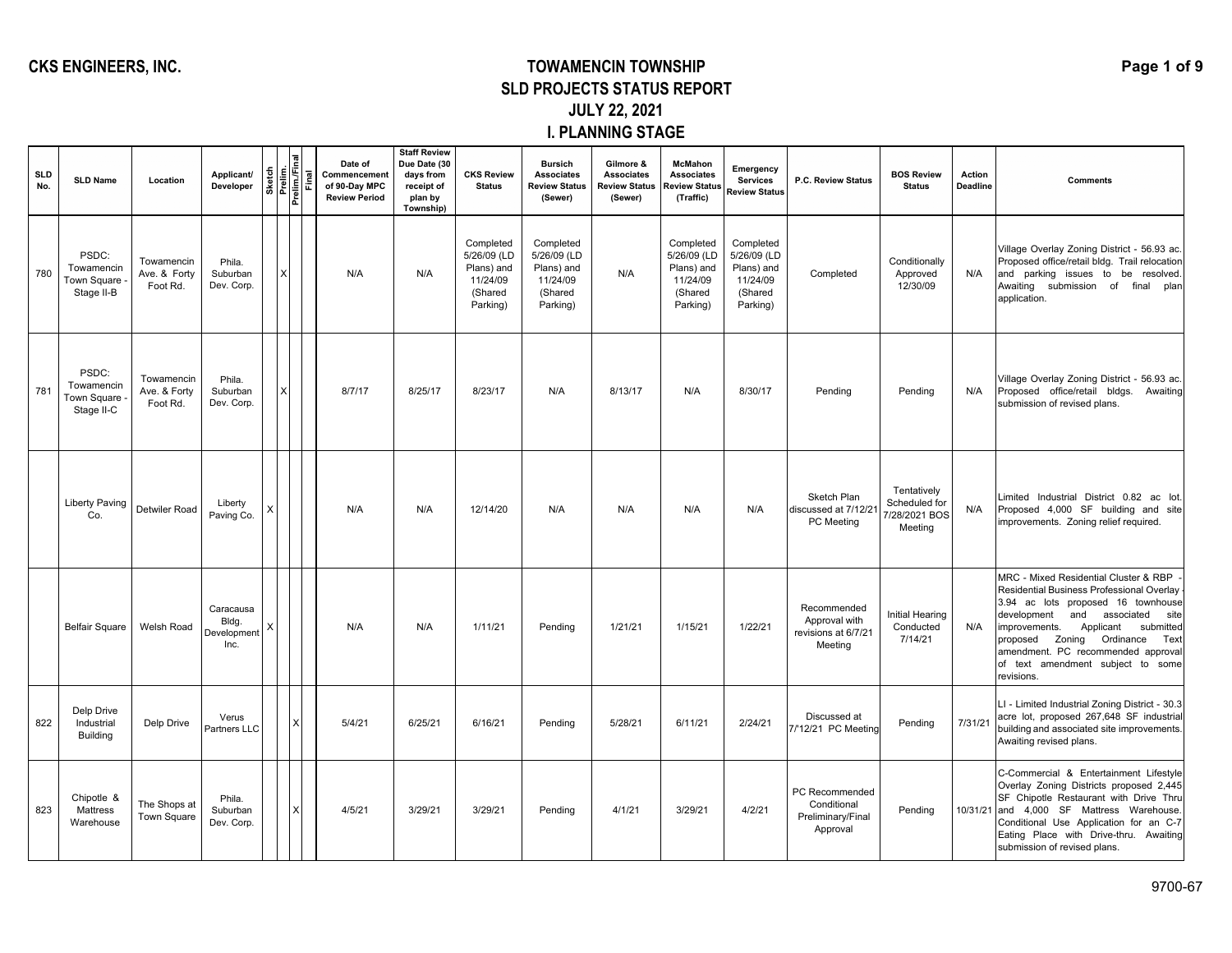#### **CKS ENGINEERS, INC. TOWAMENCIN TOWNSHIP SLD PROJECTS STATUS REPORT JULY 22, 2021 I. PLANNING STAGE**

| <b>SLD</b><br>No. | <b>SLD Name</b>                                         | Location                     | Applicant/<br>Developer      | Sketch<br>Prelim.<br>Prelim./Final<br>Final |  | Date of<br>Commencement<br>of 90-Day MPC<br><b>Review Period</b> | <b>Staff Review</b><br>Due Date (30<br>days from<br>receipt of<br>plan by<br>Township) | <b>CKS Review</b><br><b>Status</b> | <b>Bursich</b><br><b>Associates</b><br><b>Review Status</b><br>(Sewer) | Gilmore &<br><b>Associates</b><br><b>Review Status</b><br>(Sewer) | <b>McMahon</b><br><b>Associates</b><br><b>Review Status</b><br>(Traffic) | Emergency<br><b>Services</b><br><b>Review Status</b> | P.C. Review Status                                                                  | <b>BOS Review</b><br><b>Status</b>                      | Action<br><b>Deadline</b> | <b>Comments</b>                                                                                                                                                                        |
|-------------------|---------------------------------------------------------|------------------------------|------------------------------|---------------------------------------------|--|------------------------------------------------------------------|----------------------------------------------------------------------------------------|------------------------------------|------------------------------------------------------------------------|-------------------------------------------------------------------|--------------------------------------------------------------------------|------------------------------------------------------|-------------------------------------------------------------------------------------|---------------------------------------------------------|---------------------------|----------------------------------------------------------------------------------------------------------------------------------------------------------------------------------------|
| 824               | Campus<br>Expansion                                     | Dock<br>Mennonite<br>Academy | Dock<br>Mennonite<br>Academy |                                             |  | N/A                                                              | 3/29/21                                                                                | 3/25/21                            | 4/5/21                                                                 | 4/1/21                                                            | 3/26/21                                                                  | Pending                                              | Applicant removed<br>plan for the 4/5/2021<br>PC Meeting Agenda                     | Pendina                                                 | N/A                       | "IN - Institutional" Zoning District - 71.42<br>ac. Proposed 47,851 SF expansion to<br>Clemens Center and 2,101 SF Expansion<br>to Dielman Hall and associated site<br>improvements.   |
| 825               | Wambold Rd.<br>Tract - Phase 2                          | 531 Wambold<br>Road          | Wambold<br>Realty, LP        |                                             |  | 4/5/21                                                           | 4/23/21                                                                                | 6/29/21                            | N/A                                                                    | 6/24/21                                                           | 7/12/21                                                                  | 4/7/21                                               | PC Recommended<br>Conditional<br>Preliminary/Final<br>Approval at 5/3/21<br>Meeting | Discussed at<br>7/14/21 BOS<br>Meeting                  | Waived                    | "LI-Limited Industrial" Zoning District - 9.80<br>ac. - Proposed Phase 2 for the self-storage<br>development to add 7 buildings (40,200 SF<br>total) and associated site improvements. |
| $21 - 01$<br>OTM  | Bank of<br>America - 890<br><b>Valley Forge</b><br>Road | 890 Vallev<br>Forge Road     | Bank of<br>America           |                                             |  | N/A                                                              | N/A                                                                                    | 6/21/21                            | N/A                                                                    | N/A                                                               | 7/6/21                                                                   | Pending                                              | N/A                                                                                 | Pending                                                 | N/A                       | Applicant is requesting a Waiver of Land<br>Development Process for the addition of a<br>drive-up ATM and additional site lighting.<br>Awaiting Revised Plans.                         |
| 21-02<br>Q        | Christ Lutheran 2211 Mainland<br>Church                 | Road                         | Christ<br>Lutheran<br>Church |                                             |  | N/A                                                              | N/A                                                                                    | 7/19/21                            | N/A                                                                    | N/A                                                               | N/A                                                                      | N/A                                                  | N/A                                                                                 | To be<br>Scheduled at<br><b>Upcoming BOS</b><br>Meeting | N/A                       | Applicant is proposing to construct a<br>pavilion and a building addition to the<br>Shephard's Shelf Food Pantry Building on<br>the site.                                              |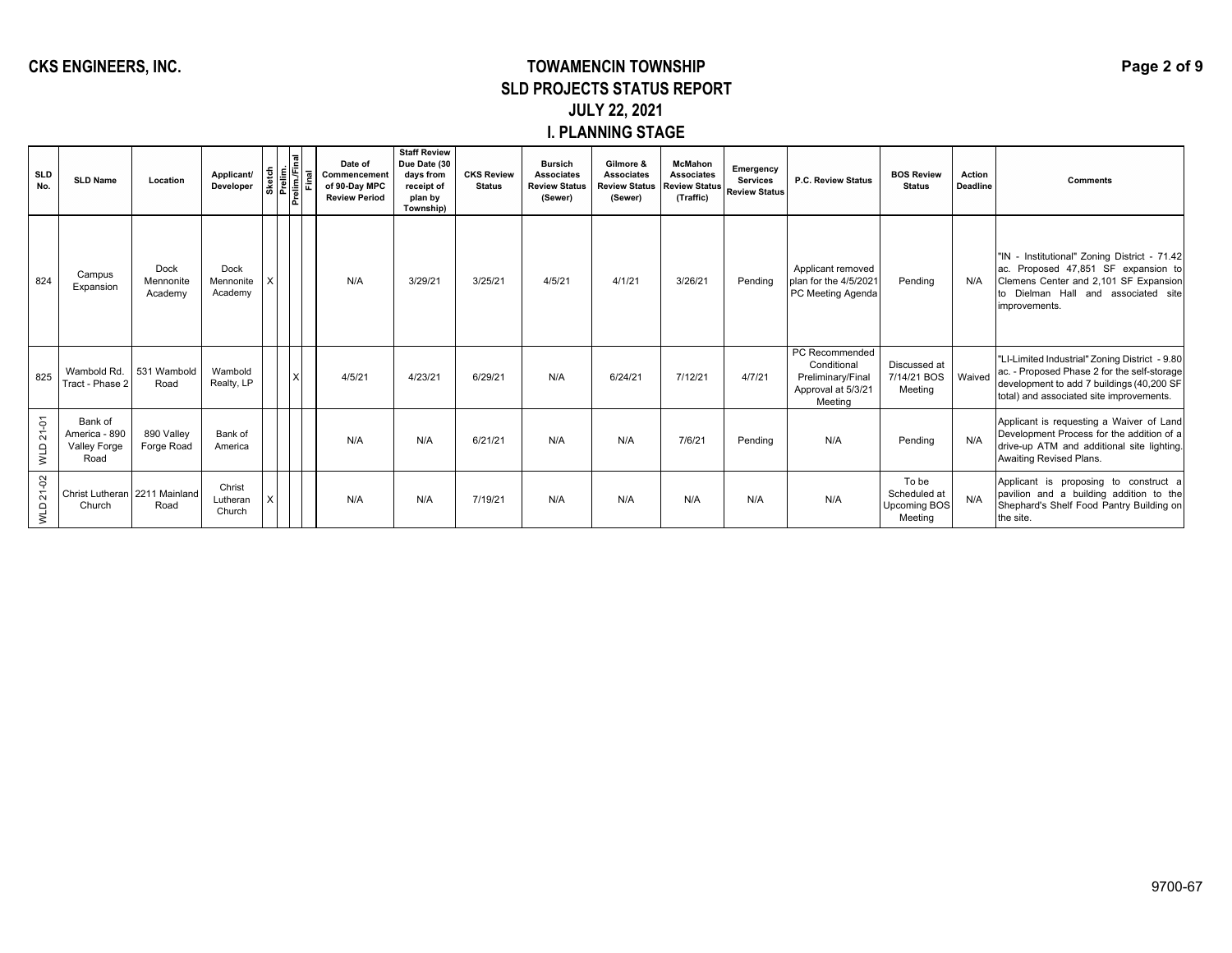### CKS ENGINEERS, INC. **TOWAMENCIN TOWNSHIP SLD PROJECTS STATUS REPORT JULY 22, 2021 II. FINAL PLANS APPROVED**

| <b>SLD</b><br>No. | <b>SLD NAME AND</b><br><b>LOCATION</b> | <b>Developer</b>                      | <b>Final Plan</b><br>Approval<br><b>Date</b> | <b>Approved</b><br><b>Amount of</b><br><b>Financial</b><br><b>Security</b> | <b>Comments</b>                                                                                                                                                                                                                                                                                                           |  |  |  |  |  |
|-------------------|----------------------------------------|---------------------------------------|----------------------------------------------|----------------------------------------------------------------------------|---------------------------------------------------------------------------------------------------------------------------------------------------------------------------------------------------------------------------------------------------------------------------------------------------------------------------|--|--|--|--|--|
|                   | <b>SLD Documentation Pending</b>       |                                       |                                              |                                                                            |                                                                                                                                                                                                                                                                                                                           |  |  |  |  |  |
| 791               | Greene Tweed & Co.:<br>lPhase 1        | <b>Greene Tweed</b><br>& Co.          | 1/25/12                                      | Pending                                                                    | Proposed building additions to existing facility. Project to be<br>developed in two phases. Phase 1 includes 20,000 SF (+/-) Office<br>Building and 5,100 SF (+/-) Maintenance Building additions. Phase 1<br>Final Plans approved. Applicant must satisfy conditions of approval.                                        |  |  |  |  |  |
| 812               | <b>IWalker Subdivision</b>             | <b>Todd Walker</b>                    | 6/26/19                                      | Pending                                                                    | Proposed 5-lot subdivision of 6.90 ac. property located on Keller<br>Road in R-175 Residential District. Applicant must satisfy conditions<br>of approval.                                                                                                                                                                |  |  |  |  |  |
| 810               | <b>IWawa Food Market</b>               | Towamencin<br>Sumneytown<br>Place LLC | 5/20/20                                      | Pending                                                                    | Proposed Wawa Convenience Store with gasoline pumps on 2.16<br>acre site at the northeasterly corner of the intersection of<br>Sumneytown Pike and Forty Food Road within the "VC-Village<br>Commercial" Zoning District and "Towamencin Village Overlay"<br>Zoning District. Conditions of approval are being contested. |  |  |  |  |  |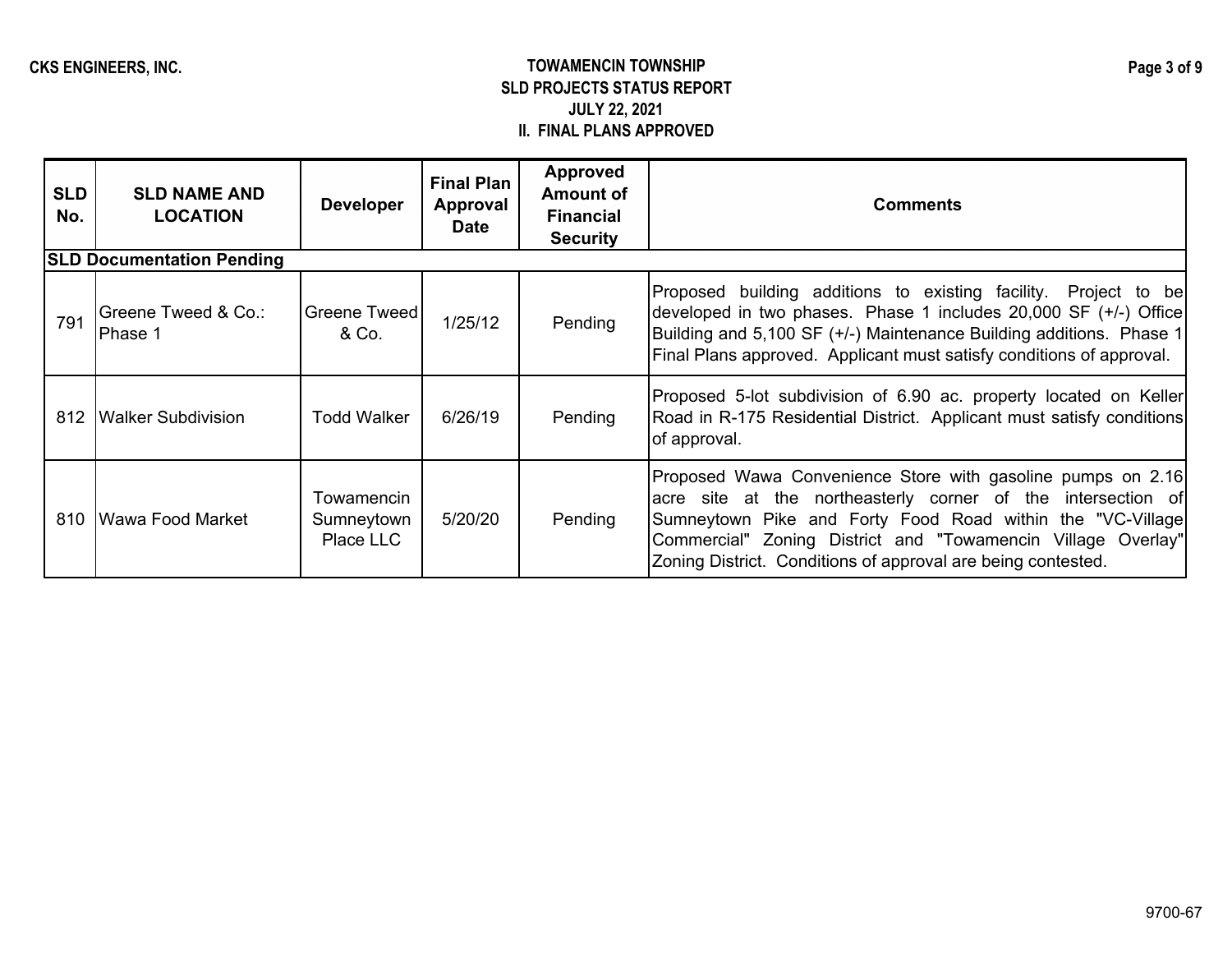### CKS ENGINEERS, INC. **TOWAMENCIN TOWNSHIP SLD PROJECTS STATUS REPORT JULY 22, 2021 III. ACTIVE PROJECTS**

| <b>SLD</b><br>No. | <b>SLD Name and</b><br>Location                           | <b>Developer</b>                        | <b>Original Amt.</b><br>of Security | # of<br><b>Approved</b><br><b>Escrow</b><br><b>Releases</b> | Remaining<br><b>Escrow Balance Security</b> | Type of    | <b>Expiration</b> | <b>Status</b>                                                                                                                                                                                                                                                                                                                                                                                                                                                      |
|-------------------|-----------------------------------------------------------|-----------------------------------------|-------------------------------------|-------------------------------------------------------------|---------------------------------------------|------------|-------------------|--------------------------------------------------------------------------------------------------------------------------------------------------------------------------------------------------------------------------------------------------------------------------------------------------------------------------------------------------------------------------------------------------------------------------------------------------------------------|
|                   | PSDC: Residences at<br>762 Town Square<br>Towamencin Ave. | <b>PSDC</b>                             | 2,467,465.98<br>\$                  | $\overline{7}$                                              | \$100,000.00                                | <b>LOC</b> | 12/7/10           | 180 apartments.<br>Building and improvements construction<br>completed. Developer contacted CKS to review work to complete<br>detention basin and satisfy the requirements of the NPDES<br>(Evergreen Permit. Basin remediation work completed. Notice of Termination<br>Provisions) for NPDES Permit has been obtained. CKS issued an updated<br>punch list to the developer summarizing remaining items to be<br>completed. No recent activity on this project.  |
|                   | N/A Amazon Logistics                                      | Amazon<br>Logistics                     | \$848,189.65                        | $\Omega$                                                    | \$848,189.65                                | <b>TBD</b> | N/A               | Modifications to existing warehouse facility including parking area<br>modifications and underground storm sewer facilities and<br>improvements to the intersection of Gehman and Detwiler Roads.<br>punch list work completed.<br>Offsite intersection<br>Onsite<br>improvements remain to be completed. CKS recently contacted by<br>Amazon's contractor and shop drawings are currently being<br>reviewed. Start of work pending resolution of easement issues. |
|                   | N/A Lidl US, LLC                                          | Lidl US LLC                             | \$273,375.30                        | $\Omega$                                                    | \$273,375.30                                | <b>TBD</b> | N/A               | Modifications to the site existing parking area including minor<br>storm sewer additions and considerable landscaping work covered<br>under a grading permit.  Developer requested final inspection of<br>public/site improvements. Punch List inspection completed and<br>informal punch list provided. Supplemental landscaping in the<br>parking lot completed.                                                                                                 |
| 815               | <b>CFC Towamencin:</b><br>Firestone                       | Towamencin<br>Development<br><b>LLC</b> | \$208,441.75                        | 0                                                           | \$208,441.75                                | <b>TBD</b> | <b>TBD</b>        | Construction of Firestone Tire Retail Store on Final Phase of CFC<br>Development. Site construction near complete. Updated Punch<br>List forwarded to developer on June 18, 2021.                                                                                                                                                                                                                                                                                  |
|                   | 813 UGT Pump Station                                      | Upper<br>Gwynedd<br>Township            | \$128,668.10                        | $\Omega$                                                    | \$128,668.10                                | <b>TBD</b> | <b>TBD</b>        | Proposed sanitary sewer pump station on 0.56 ac. easement in R-<br>175 Residential District along South Valley Forge Road. Project<br>substantially complete.<br>9700-67                                                                                                                                                                                                                                                                                           |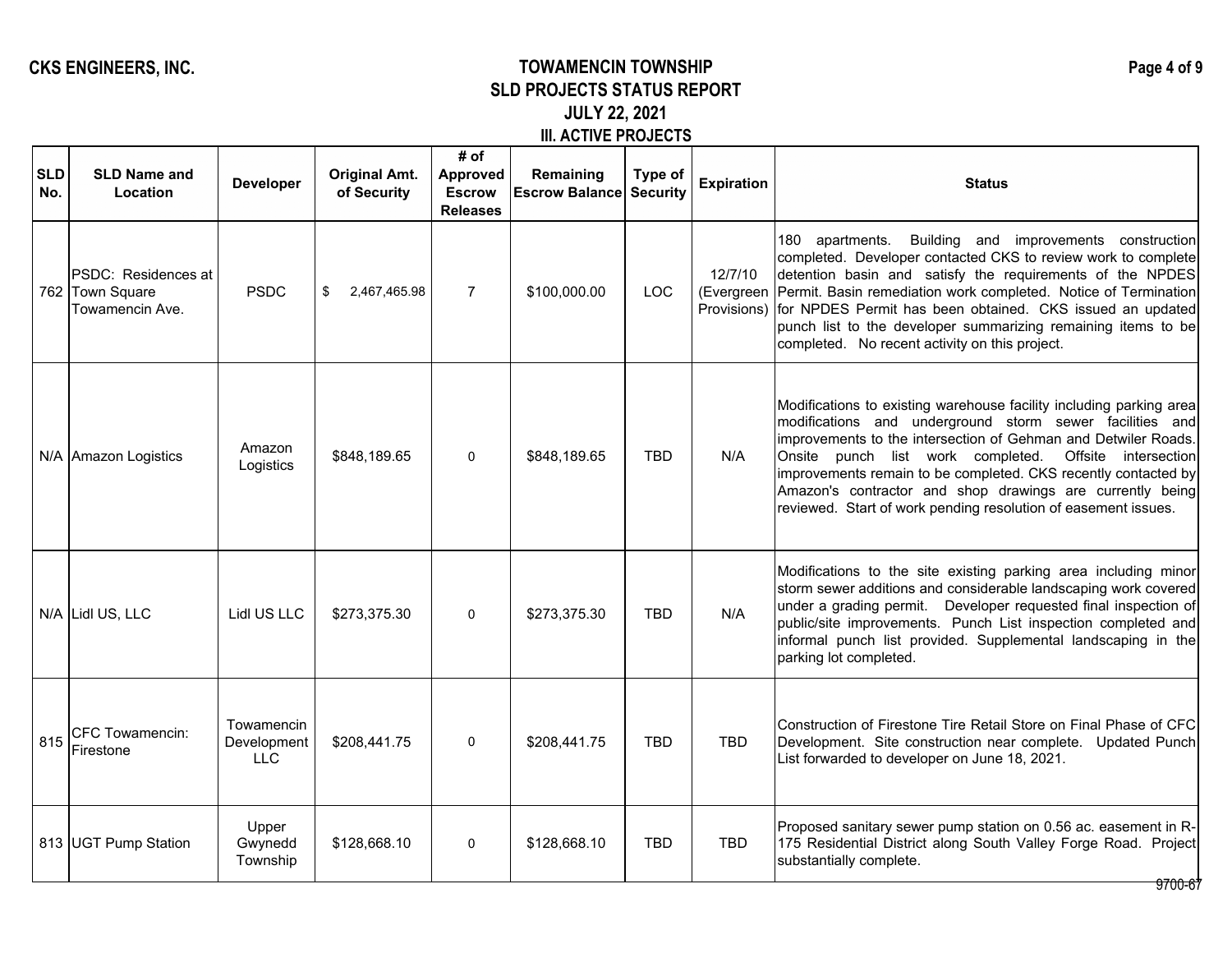### CKS ENGINEERS, INC. **TOWAMENCIN TOWNSHIP SLD PROJECTS STATUS REPORT JULY 22, 2021 III. ACTIVE PROJECTS**

| <b>SLD</b><br>No. | <b>SLD Name and</b><br>Location        | <b>Developer</b>                            | <b>Original Amt.</b><br>of Security | # of<br>Approved<br><b>Escrow</b><br><b>Releases</b> | Remaining<br><b>Escrow Balance Security</b> | Type of     | <b>Expiration</b> | <b>Status</b>                                                                                                                                                                                                                         |
|-------------------|----------------------------------------|---------------------------------------------|-------------------------------------|------------------------------------------------------|---------------------------------------------|-------------|-------------------|---------------------------------------------------------------------------------------------------------------------------------------------------------------------------------------------------------------------------------------|
| 817               | North Penn High<br>School              | North Penn<br>School District               | N/A                                 | N/A                                                  | N/A                                         | N/A         | N/A               | Renovation to Crawford Stadium at North Penn High School<br>Construction is nearing completion. School District has requested<br>a final inspection. Inspection currently being coordinated.                                          |
| 819               | Towamencin Town<br> Square - State IIA | <b>PSDC</b>                                 | \$350,381.13                        | $\mathbf{0}$                                         | \$350,381.13                                | Cash        | N/A               | Proposed Starbucks with drive through at northwest corner of<br>Towamencin Avenue and Sumneytown Pike intersection in<br>Towamencin Village Overlay District. Site improvements near<br>complete. Building construction in progress.  |
|                   | 820 1520 Franklin Street               | Storage<br>Partners of<br>Towamencin<br>LLC | \$721,493.30                        | $\Omega$                                             | \$721,493.30                                | <b>Bond</b> | N/A               | Proposed 3-story (34,240 SF footprint) building including access<br>drives and parking areas and a storm sewer system. Pre-<br>construction with MCCD recently held. Pre-Construction meeting<br>with Township staff to be scheduled. |
|                   | 818 Core 5 at Park 31                  | Core 5<br><b>Industrial</b><br>Partners LLC | \$11,232,647.04                     | $\Omega$                                             | \$11,232,647.06                             | Bond        | N/A               | Three proposed industrial buildings including work along Wambold<br>Road. Pre-construction meeting held July 7, 2021. Earthwork and<br>utility construction in progress.                                                              |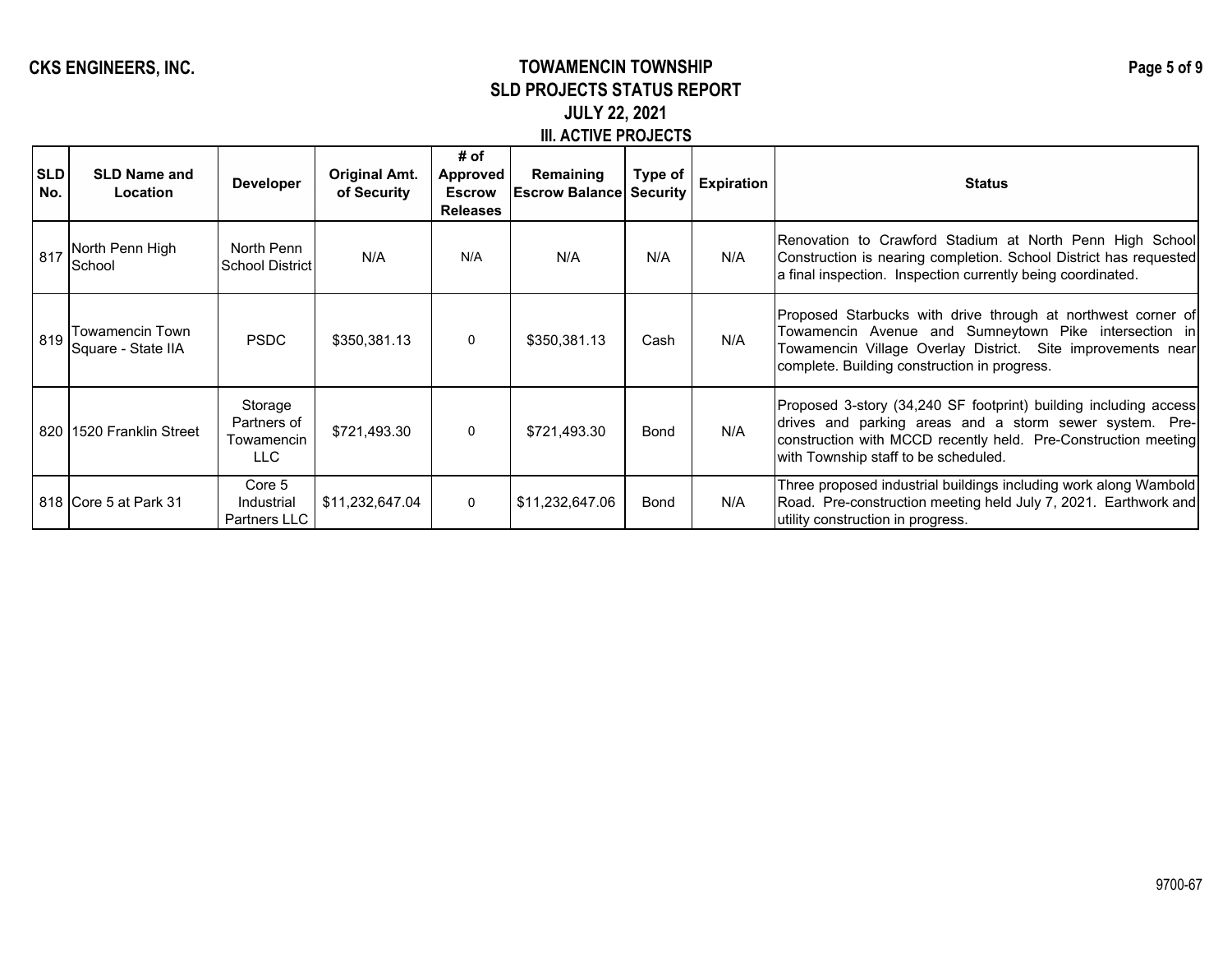#### **CKS ENGINEERS, INC. TOWAMENCIN TOWNSHIP SLD PROJECTS STATUS REPORT JULY 22, 2021 IV. MAINTENANCE PERIOD**

| <b>SLD</b><br>NO. | <b>SLD Name and</b><br>Location | <b>Developer</b>                                | Maintenance  <br><b>Bond Amount</b> | <b>Expiration</b> | <b>Status</b>                                                       |
|-------------------|---------------------------------|-------------------------------------------------|-------------------------------------|-------------------|---------------------------------------------------------------------|
| 806               | Towamencin Senior<br>Living     | Columbia/We<br>gman<br>Towamencin<br><b>LLC</b> | \$10,817.92                         | 8/24/2022         | Public Improvements Accepted in Dedication on February<br>24, 2021. |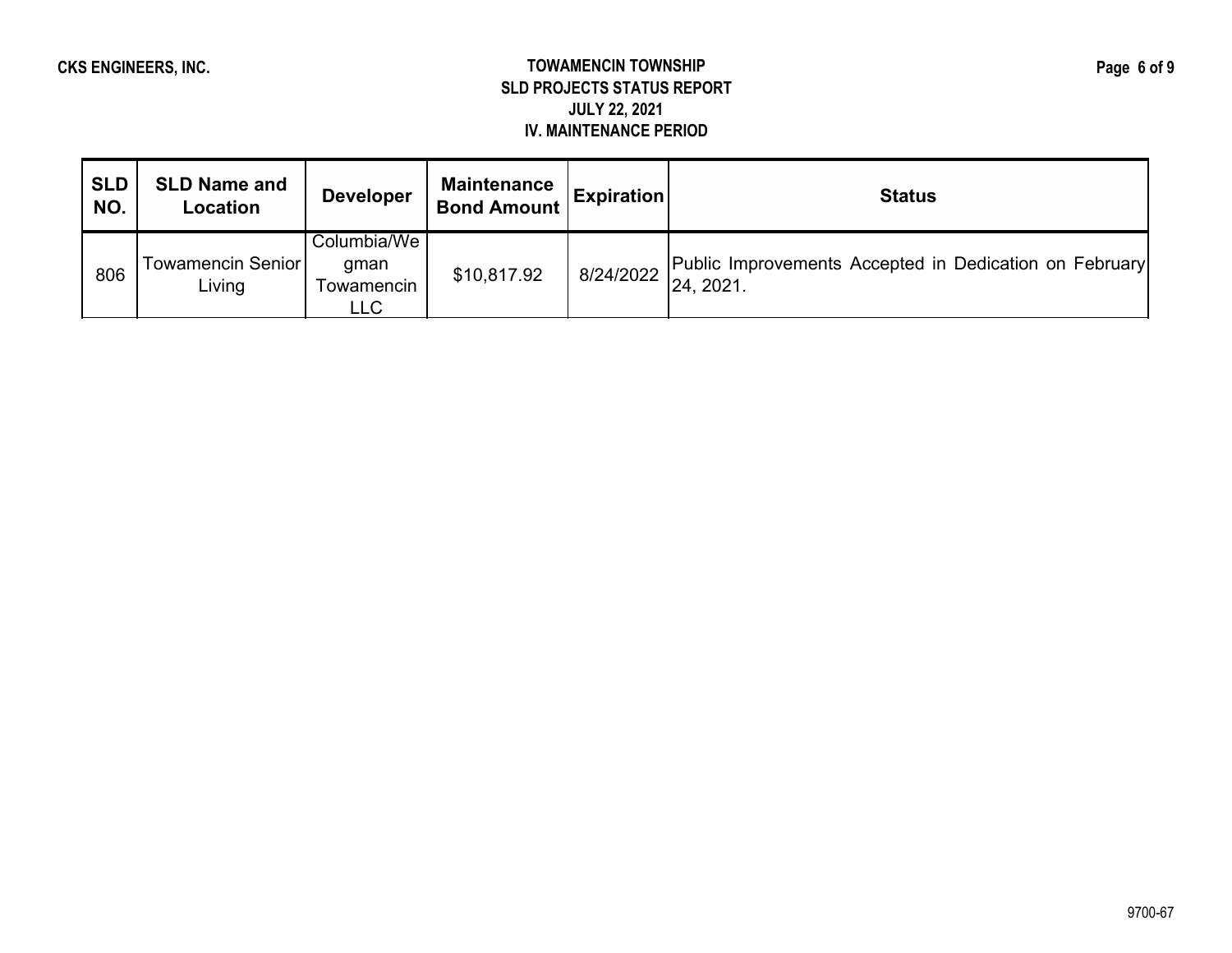# **CKS ENGINEERS, INC. TOWAMENCIN TOWNSHIP GENERAL ENGINEERING ACTIVITIES JULY 22, 2021**

|                | <b>Project Name</b>                            | <b>Description</b>                                                                                                              | Anticipated<br>Completion<br><b>Date</b> | <b>Remarks</b>                                                                                                                                                                                                                                                                                                                                                                                                                                                                                                                                                                                                                                                                                                                                                                                                                                                                                                                                                                                                                                                                                                                                                                                                                                                                                                                                                                                                                                                                                                                                                                                                                                                                                                                                                                                                                                                                                                                                                                                          |
|----------------|------------------------------------------------|---------------------------------------------------------------------------------------------------------------------------------|------------------------------------------|---------------------------------------------------------------------------------------------------------------------------------------------------------------------------------------------------------------------------------------------------------------------------------------------------------------------------------------------------------------------------------------------------------------------------------------------------------------------------------------------------------------------------------------------------------------------------------------------------------------------------------------------------------------------------------------------------------------------------------------------------------------------------------------------------------------------------------------------------------------------------------------------------------------------------------------------------------------------------------------------------------------------------------------------------------------------------------------------------------------------------------------------------------------------------------------------------------------------------------------------------------------------------------------------------------------------------------------------------------------------------------------------------------------------------------------------------------------------------------------------------------------------------------------------------------------------------------------------------------------------------------------------------------------------------------------------------------------------------------------------------------------------------------------------------------------------------------------------------------------------------------------------------------------------------------------------------------------------------------------------------------|
|                | NPDES Phase II Stormwater                      | Meet State requirements of NPDES Permit                                                                                         | Ongoing                                  | The application for the 2018 MS4 Permit was submitted to the PADEP along with the TMDL/PRP<br>Plans. The Township will have five (5) years to address the permit requirements and implement the<br>TMDL/PRP Plan following DEP's issuance of the permit. The annual reporting period for the MS4<br>permit runs from July 1st through June 30th each year. The Annual report for 2020 was submitted<br>to the PADEP. Outfall inspections are being conducted as required.<br>Phase 1 work for preparing a group TMDL for Skippack Creek is complete. The Board of<br>Supervisors authorized proceeding with Phase 2 to finalize the joint TMDL Plan. A proposed<br>agreement had been discussed with the participating municipalities. All six (6) municipalities had<br>agreed to move forward with Phase 2 with parsing and grant opportunities included in the scope of<br>work. The updated modeling was completed. Discussions were held with PADEP regarding the<br>credit for past projects. The PADEP has approved the model for the Watershed including the<br>potential reduction of the area that is being parsed from the area of municipal responsibility.<br>Lower Salford Township had decided not to continue with the Alliance. The projects and cost<br>distribution have been updated to remove Lower Salford Township. Worcester provided a different<br>cost distribution which appears to be acceptable to the 5 remaining municipalities. A meeting was<br>held with PADEP on 1/14/2021 to discuss the proposed plan and project list. The PADEP has<br>agreed to review a draft of the plan and agreement prior to final approval by the municipalities and<br>public comments. Next step includes updating the inter-municipal agreement for review by the<br>participating municipalities. The TMDL/PRP Plan was submitted for preliminary review by PADEP<br>the week of May 10, 2021. We are waiting for PADEP comments. The draft agreement is currently<br>being revised. |
| $\overline{2}$ | Fishers Park Pedestrian Bridge<br>Installation | Installation of pedestrian bridge shown in Master<br>Plan for Fischer's Park.                                                   | Completed                                | Contract is complete. Project is in one (1) year maintenance period which will expire December 3,<br>2021.                                                                                                                                                                                                                                                                                                                                                                                                                                                                                                                                                                                                                                                                                                                                                                                                                                                                                                                                                                                                                                                                                                                                                                                                                                                                                                                                                                                                                                                                                                                                                                                                                                                                                                                                                                                                                                                                                              |
| 3              | Park Restroom Buildings<br>Installation        | Project involves the installation of prefabricated<br>restroom facilities at the Township's Green Lane<br>and Grist Mill Parks. | Completed                                | Contract complete. All punch list work has been completed. Contract is in one (1) year<br>maintenance period which will expire on July 7, 2021. An End-of-Maintenance Period Inspection is<br>being coordinated. A maintenance bond punch list was forwarded to the contractor dated July 7,<br>2021. There is one block that needs to be replaced at Grist Mill Park restroom building.                                                                                                                                                                                                                                                                                                                                                                                                                                                                                                                                                                                                                                                                                                                                                                                                                                                                                                                                                                                                                                                                                                                                                                                                                                                                                                                                                                                                                                                                                                                                                                                                                |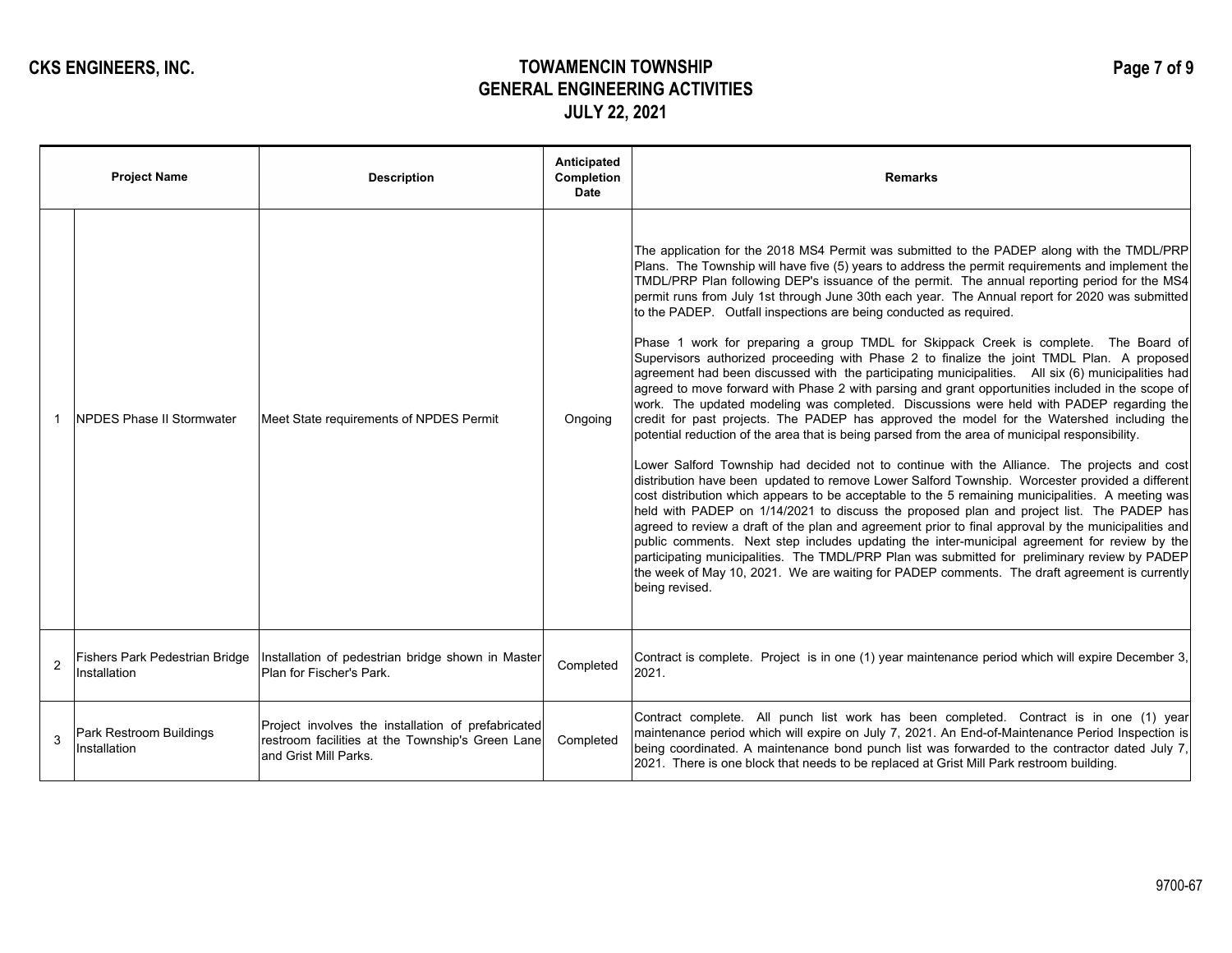## **CKS ENGINEERS, INC. TOWAMENCIN TOWNSHIP GENERAL ENGINEERING ACTIVITIES JULY 22, 2021**

|                | <b>Project Name</b>                                                   | <b>Description</b>                                                                                                                                                                                                                                                                                                                                  | Anticipated<br>Completion<br><b>Date</b> | <b>Remarks</b>                                                                                                                                                                                                                                                                                                                                                                                 |
|----------------|-----------------------------------------------------------------------|-----------------------------------------------------------------------------------------------------------------------------------------------------------------------------------------------------------------------------------------------------------------------------------------------------------------------------------------------------|------------------------------------------|------------------------------------------------------------------------------------------------------------------------------------------------------------------------------------------------------------------------------------------------------------------------------------------------------------------------------------------------------------------------------------------------|
| 4              | Towamencin Township Strategic<br>Stormwater Management Plan<br>Update | Evaluate locations throughout the Township where<br>stormwater related problems are occurring,<br>develop potential solutions with associated cost<br>estimates and provide a prioritized ranking based<br>upon the severity of problems that could be used<br>by the Township in the preparation of future<br>capital improvement project budgets. | Completed                                | Plan Update completed. The report was presented at the 4/14/2021 BOS meeting.                                                                                                                                                                                                                                                                                                                  |
| 5              | <b>Rittenhouse Road Culvert</b><br><b>Replacement Project</b>         | Project involved the demolition/removal and<br>replacement of the existing culvert with a new<br>aluminum culvert and wing walls; it also involved<br>the relocation of an existing 16" DIP water main.<br>Aluminum culvert has been pre-purchased by the<br>Township.                                                                              | Completed                                | All work on this project has now been completed. The project is in the one-year maintenance period<br>which will expire on July 7, 2021. An End-of-Maintenance Period Inspection is being coordinated. A<br>punch list was transmitted to the contract and the Township. Minor grass restoration is required of<br>the contractor. The Township Public Works Department addressed their items. |
| 6              | 2020 ADA Ramp Replacement<br>Project                                  | Project involved the replacement of handicap<br>ramps at numerous intersections throughout the<br>Township.                                                                                                                                                                                                                                         | Completed                                | Project is complete. Contract in maintenance period which will expire on January 15, 2022.                                                                                                                                                                                                                                                                                                     |
| $\overline{7}$ | Central Drive Area Stormwater<br><b>System Rehabilitation</b>         | Project involves repairs/rehabilitation existing<br>stormwater system within Central Drive Area of<br>Township.                                                                                                                                                                                                                                     | Late 2021                                | Preparation of bidding documents underway.                                                                                                                                                                                                                                                                                                                                                     |
| 8              | Police Building Roof<br>Replacement                                   | Project involves the replacement of the existing<br>fiberglass roofing system on the Police Building.                                                                                                                                                                                                                                               | Summer<br>2021                           | Bids for project received May 27, 2021. Contract awarded at June 9, 2021 Board of Supervisors<br>Meeting. Intent to Award issued. Contracts have been executed and a pre-construction meeting will<br>be conducted in early August.                                                                                                                                                            |
| 9              | 2021 ADA Ramp Replacement<br>Project                                  | Project involves the replacement of handicap<br>ramps at numerous intersections of the Township<br>that will be affected by the 2022 Paving Contract.                                                                                                                                                                                               | Summer<br>2021                           | Bids for project received May 18, 2021. Contract awarded at May 26, 2021 Board of Supervisors<br>Meeting. Intent to award issued. Contracts have been executed. Pre-construction meeting will be<br>conducted by the end of July.                                                                                                                                                              |
| 10             | Proposed RBP District Overlay<br><b>Text Amendment</b>                | Request for a Zoning Ordinance Text Amendment                                                                                                                                                                                                                                                                                                       | 2021                                     | Requested Zoning Ordinance Amendment to allow for the proposed Belfair Square development in<br>the "RBP-Residential Business Professional" Overlay Zoning District. Planning Commission<br>recommended approval with modifications at their meeting on June 7, 2021. The Board of<br>Supervisors held a hearing for the proposed ordinance on 7/14/21.                                        |